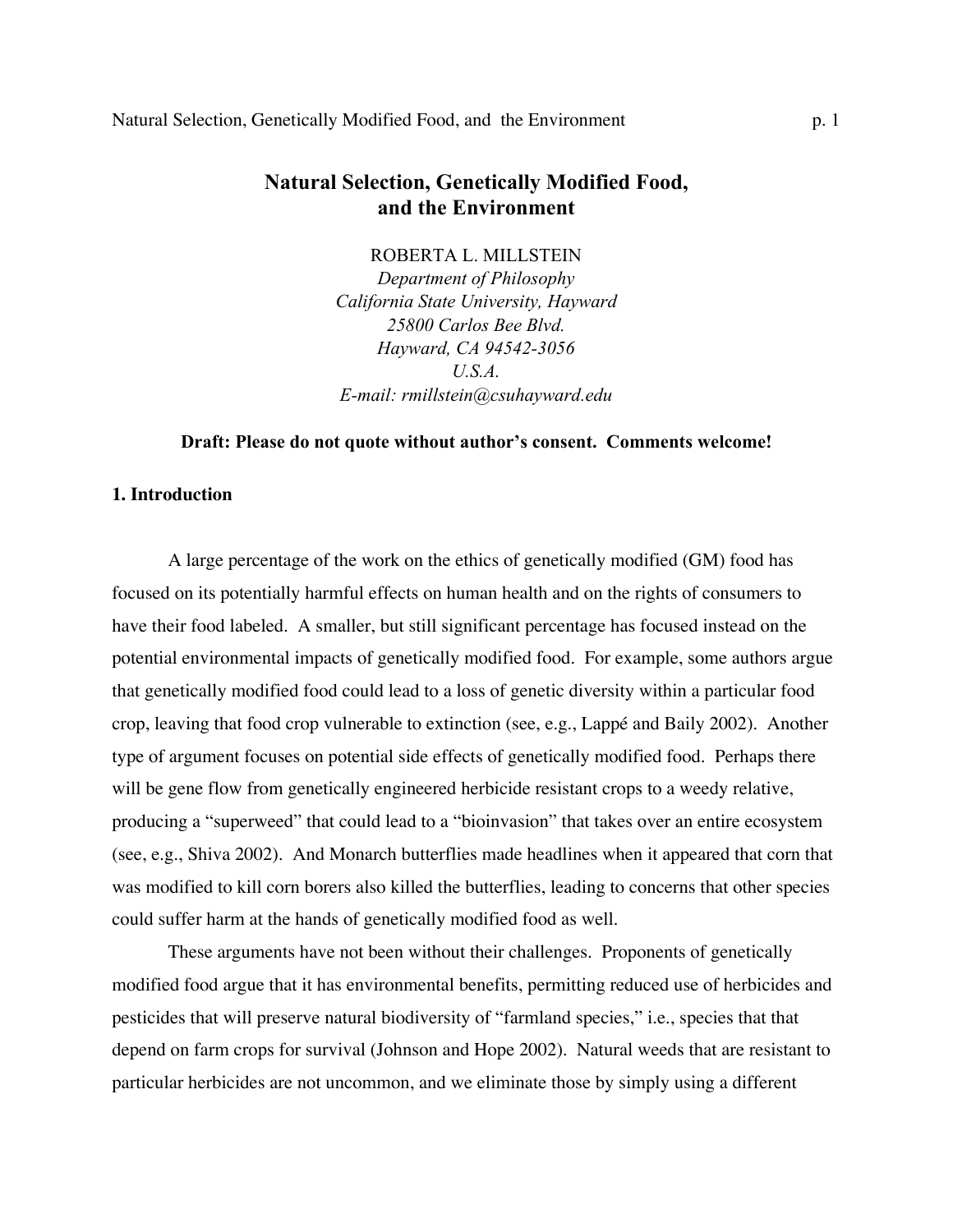herbicide (Trewavas 2002b); perhaps the same can be done with a GM "superweed," if necessary. Moreover, it is argued that reports of the Monarch butterfly's demise were overblown or simply "groundless," in light of numerous laboratory studies and recent migration numbers (Trewavas 2002a).

Nonetheless, even if the risks have been overstated, the potential harms suggest that we ought to proceed carefully – a stance that can be supported by a wide range of ethical viewpoints. The most obvious ethical grounding is perhaps an anthropocentric one. Genetically modified foods potentially threaten our food supply and other species on which we depend. However, to the extent that other living beings such as the Monarch butterfly could suffer from unintended side effects of genetically modified crops, a biocentric argument against genetically modified food could be made as well. And, of course, large-scale threats to species would be of concern from an ecocentric position as well, since biodiversity and the health of entire ecosystems could also be threatened.

But it is not my goal today to make an argument for or against genetically modified food from an environmental perspective. Rather, I want to explore an aspect of the arguments against genetically modified food that has been largely overlooked. A recent essay by Barbara Kingsolver indirectly illustrates what is missing from these arguments: the role that natural selection plays. Kingsolver, who is a biologist-turned-novelist-and-essayist, wrote "A Fist in the Eye of God" for a general audience, rather than for biologists or philosophers. Nonetheless, I think her article is worth careful philosophical attention. Environmental ethicists frequently look to ecological science, but it is much less common for them to draw on the theory of natural selection.

In what follows, I will first try to clarify the connections that Kingsolver sees between natural selection and the effects of genetically modified food on the environment by elaborating on her arguments in the context of natural selection theory. I will then explore some further connections between natural selection and the arguments against genetically modified food. These arguments suggest that an understanding of the theory of natural selection is required for a complete understanding and analysis of these issues. As a philosopher of biology interested in environmental issues, my hope is that the kind of analysis that is useful in my area of philosophy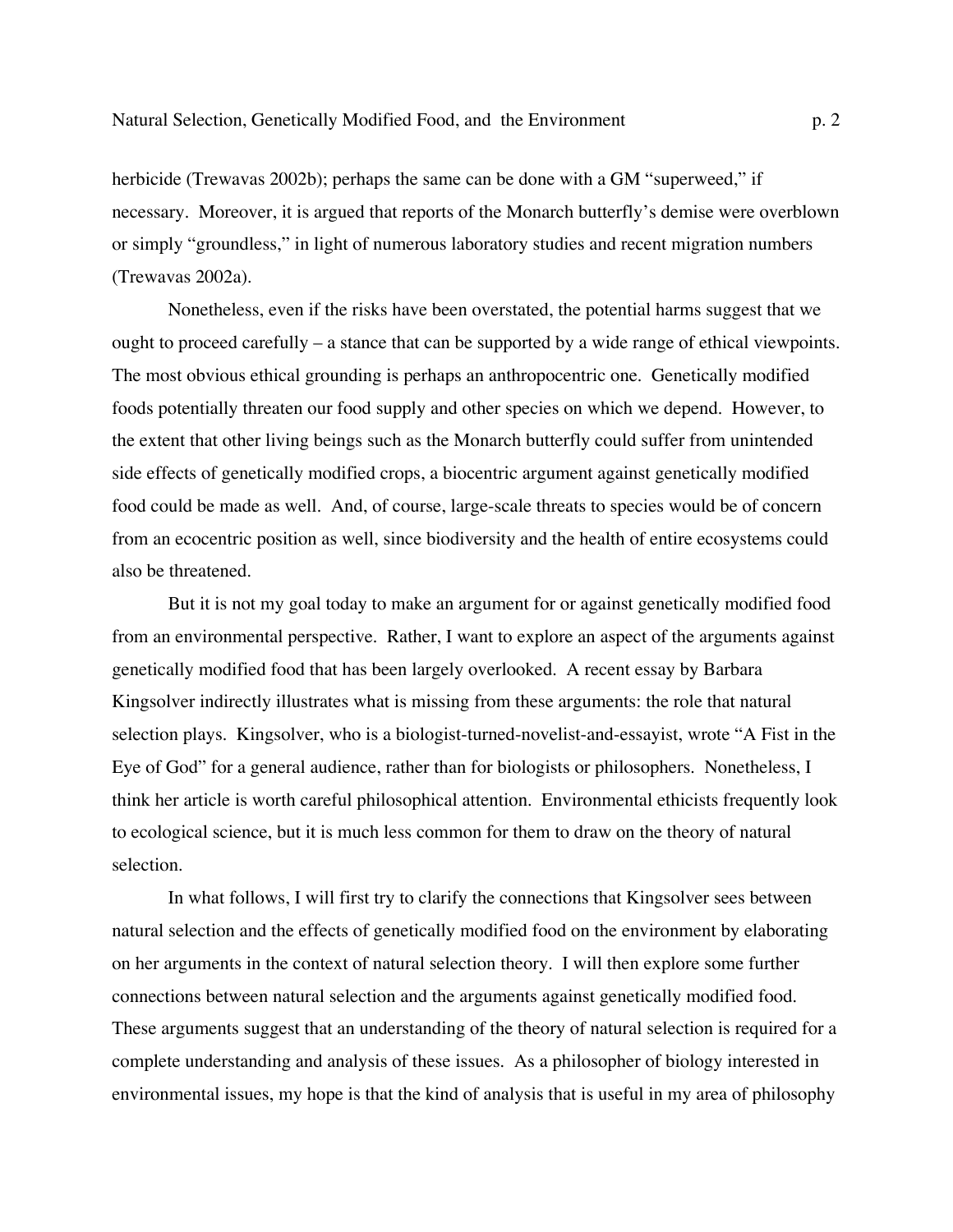will be fruitful in environmental ethics as well.

#### **2. Genetic Diversity and Natural Selection**

Kingsolver's first argument against genetically modified food concerns a potential loss of genetic diversity. In the United States and in other industrialized countries, there is very little genetic diversity within a given food crop. However, in places such as the Near East, northern China, Mesoamerica, and Ethiopia, farmers have been practicing traditional farming methods for centuries. These methods involve saving seeds that produce different benefits – for example, popcorn, tortilla corn, and roasting corn. More importantly, however, farmers save and replant seeds from many different types of seasons – wet seasons, dry seasons, hot seasons, cold seasons, etc. The result is that whereas crops in the U.S. and other industrialized countries are genetically uniform, crops in regions that still practice traditional farming methods are quite genetically diverse.

Why is the genetic diversity of food crops important? Kingsolver considers the example of wheat. If a crop of wheat plants is genetically diverse,

...some will grow into taller plants and some shorter, some tougher, some sweeter. In a good year all or most of them will thrive and give you wheat. But in a bad year a spate of high winds may take down the tallest stalks and leave standing at harvest time only, say, the 10 percent of the crop that had a "shortness" gene. And if that wheat comprises your winter's supply of bread, plus the only seed you'll have for next year's crop, then you'll be almighty glad to have that small, short harvest. Genetic diversity, in domestic populations as well as wild ones, is nature's sole insurance policy. Environments change: Wet years are followed by droughts, lakes dry up, volcanoes rumble, ice ages dawn. It's a big, bad world out there for a little strand of DNA. But a population will persist over time if, deep within the scattered genetics of its ranks, it is literally prepared for anything. When the windy years persist for a decade, the wheat population will be overtaken by a preponderance of shortness, but if the crop maintains its diversity, there will always be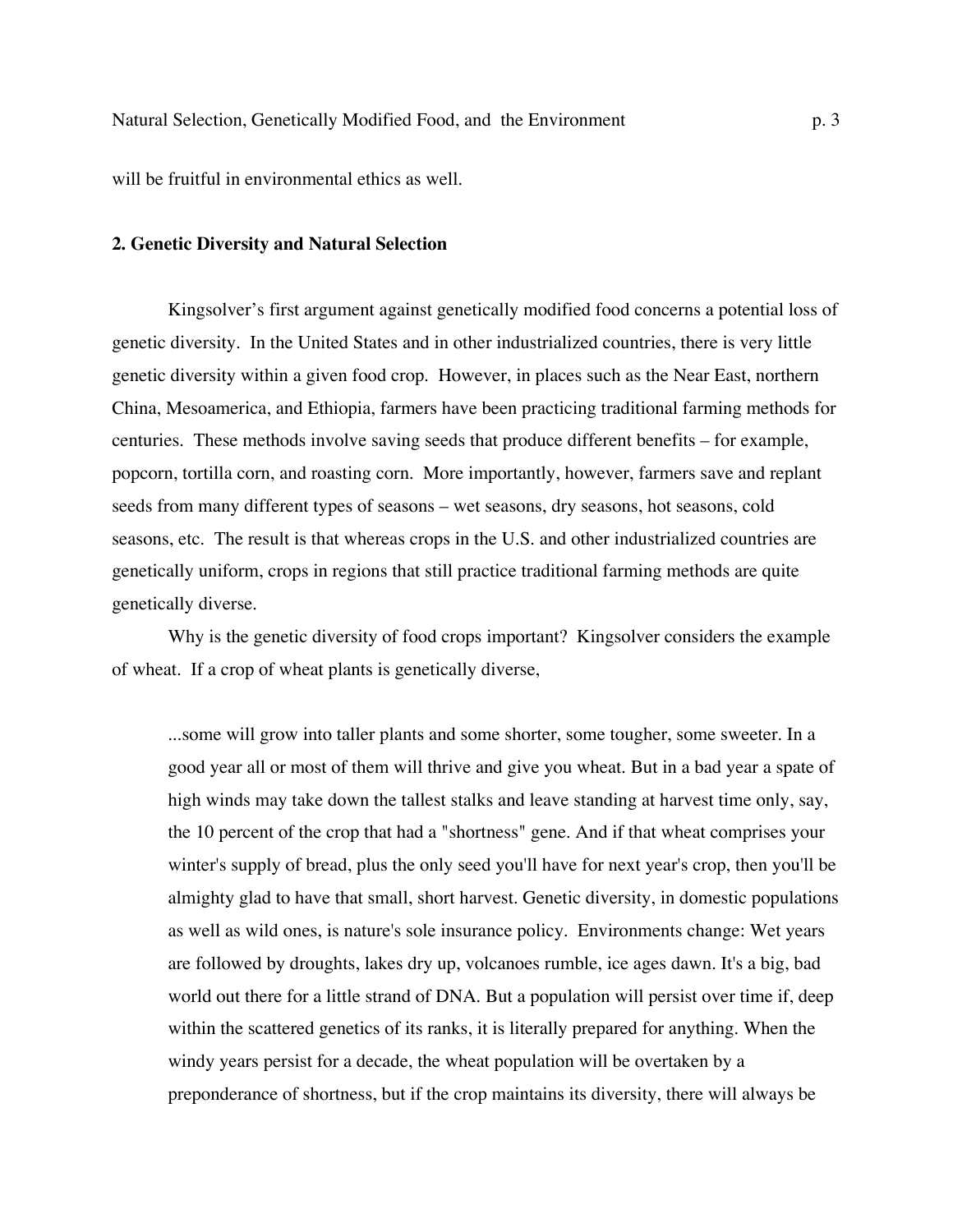recessive aspirations [i.e., recessive genes] for height hiding in there somewhere, waiting to have their day (97-98).

Kingsolver points out that these wheat crops are undergoing natural selection. Let's look at that claim in more detail. Four conditions must be true for natural selection to operate in a given population:<sup>1</sup>

1. In any given generation, more offspring are born (or, in this context, more seeds are produced) than can survive, leading to what Darwin termed a "struggle for existence."2

2. There is variation among the offspring or seeds.

3. Some of the variation is heritable, i.e., can be passed from one generation to the next.

4. Some of the heritable variations confer a greater ability to survive and reproduce in the given environment than other heritable variations.

All four of these conditions are satisfied by Kingsolver's wheat example. Many more wheat seeds are born than can survive. There is variation among the seeds, and because the variation is *genetic* variation, it can be passed from one generation to the next. And, given the particular environment of high winds, some of the wheat plants will have a greater ability to survive and reproduce than others. The result is natural selection; wheat plants that have a greater ability to survive the high winds will most likely have a greater representation in the next generation, i.e., we expect that there will be an increase the percentage of wind-resistant wheat plants from one

<sup>1</sup> My presentation here differs slightly from that of Kingsolver's, although the differences are irrelevant to the arguments here.

<sup>2</sup> Lennox and Wilson (1994) point out that a number of authors leave this condition out, although Kingsolver, to her credit, does not. They argue that "struggle for existence" should be interpreted broadly to include checks on population size that occur as a result of "environmental forces including predation, climatic conditions, disease, dependency on other populations, and limited energetic resources" (Lennox and Wilson 1994, 69). They make a persuasive case that, when interpreted properly, the struggle for existence must be included as one of the necessary conditions for natural selection.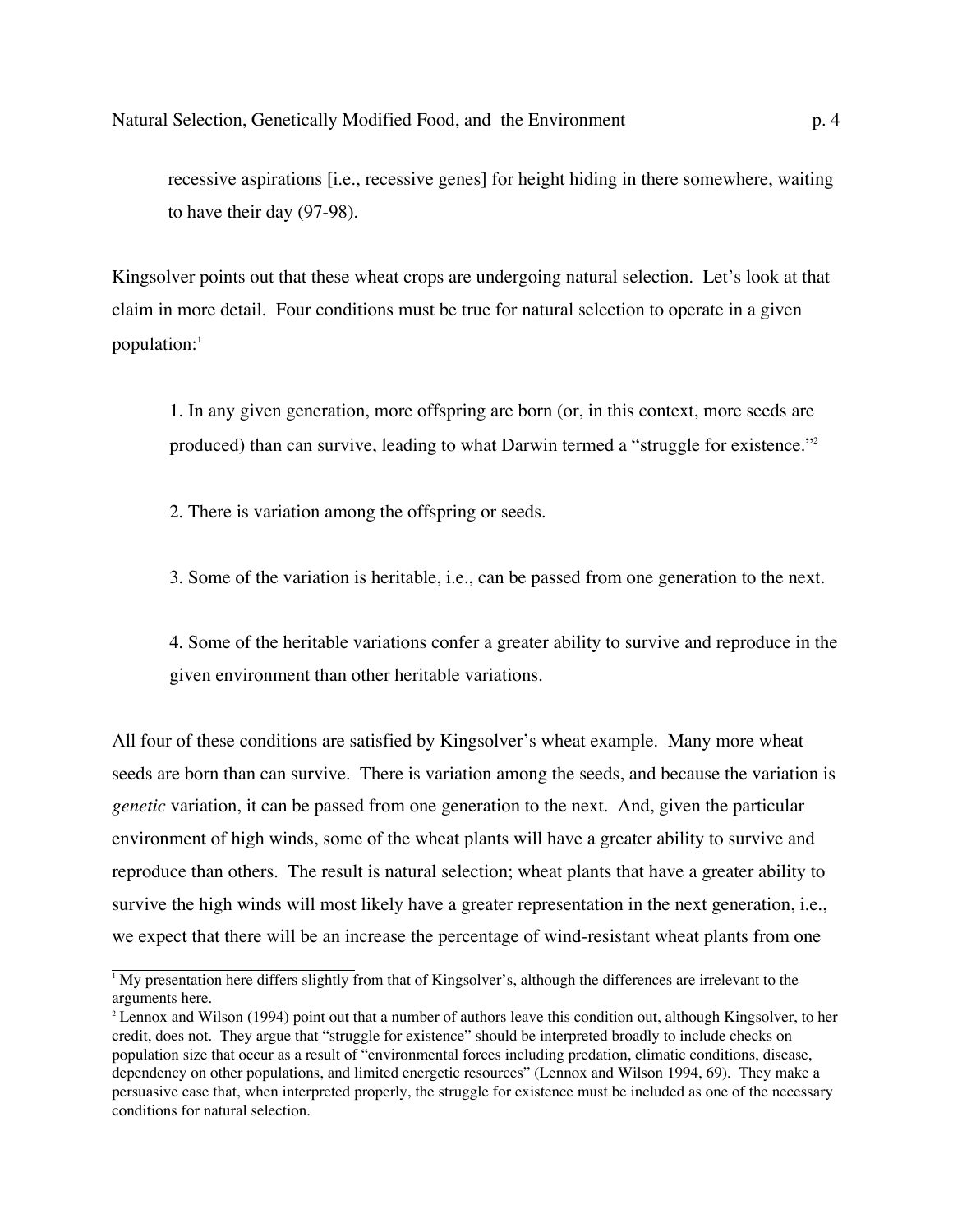generation to the next.

Natural selection is, then, a means by which populations can adapt to changing conditions – not within a given generation, but over the course of generations. Wheat produced by traditional farming methods, since it preserves genetic diversity with regard to differential survival ability, satisfies the necessary conditions for natural selection and is thus able to withstand future environmental changes. However, wheat that is genetically uniform does not satisfy the necessary conditions for natural selection. Thus, it cannot withstand future environmental changes. There are only two options for genetically uniform wheat: perpetuate with the same genetic composition year after year,<sup>3</sup> or be extinguished.

In some sense, it is intuitive that a genetically diverse crop will be better able to survive future environmental changes than a genetically uniform crop. After all, as the old saying goes, "Don't put all of your eggs in one basket." Or, perhaps more appropriately, "Let many flowers bloom." What I think is important about Kingsolver's argument is that it moves beyond these intuitions to show us exactly *why* genetic diversity is preferable to genetic uniformity with respect to food crops. It gives us a more complete understanding of the phenomenon that is taking place.

The rest of Kingsolver's argument proceeds as other similar arguments have. Genetically modified wheat, like the crops sown in industrialized countries, is genetically uniform. This is because, as Lappé and Baily (2002) point out, genetically modified seeds must be a "uniform product" in order to be patented. However, we are now considering selling these uniform products to *traditional* farmers, i.e., farmers whose crops are currently genetically diverse. This makes the farmer's crops vulnerable to whatever new blight or environmental disaster might come along.

But if genetically uniform crops are so vulnerable, how is it that those of us living in industrialized nations have been able to get along just fine with them? Kingsolver's answer is that we have been able to do so precisely because we have always had the diverse crops of other nations as a backup – as an "insurance policy." According to Kingsolver, "when a crop strain succumbs all at once to a new disease, all across the country (as happened with our corn in

<sup>&</sup>lt;sup>3</sup> Unless, of course, there is a mutation among the wheat plants. The role of mutation will be discussed further below.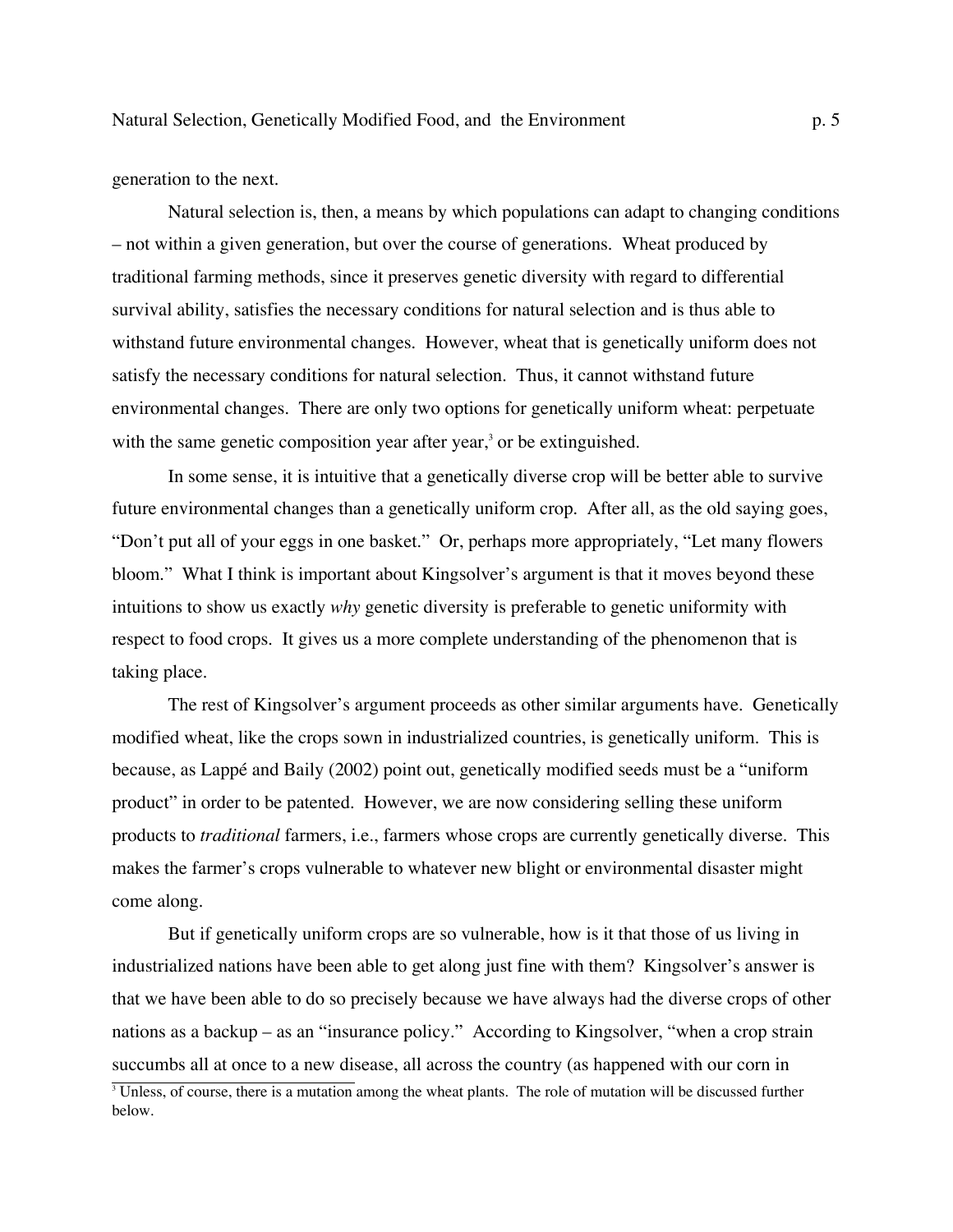1970), researchers must return to the more diverse original strains for help" (100).

So, if traditional farmers switch *en masse* to genetically modified wheat, not only are their own livelihoods at risk, but worldwide food supplies are also put at risk. If sound, this is a whopper of an argument from any anthropocentric perspective that you choose. However, to the extent that other organisms such as insects and birds depend upon these food crops, biocentrists and ecocentrists have reason to be concerned as well.

Yet, Kingsolver notes, these points are lost on those who don't accept the theory of natural selection – e.g., creationists, who, as a result, may fail to recognize the potential dangers of genetically modified food. However, I think that those who *do* accept the theory of natural selection also easily overlook the role of natural selection in "genetic diversity" arguments. I suspect this is because the theory of natural selection, in its bare bones form, can seem as though it is stating the obvious. What could be more obvious than saying that those who are better able to survive and reproduce in a given environment are more likely to survive and reproduce in that environment? As Thomas Henry Huxley is said to have remarked, "How stupid of me not to have thought of that."

## **3. Unintended Effects and Natural Selection**

I don't think I would call Huxley "stupid," lest we label all 19th century scientists except Charles Darwin and Alfred Russel Wallace<sup>4</sup> stupid, but there is certainly a problem with failing to take seriously the lessons that Darwin and Wallace taught us. Kingsolver worries about "less knowledgeable people" who "comfort themselves on the issue of genetic engineering by recalling that humans have been pushing genes around for centuries, through selective breeding of livestock and crops" (102). And yet even those who know the difference downplay the difference. Leighton Jones points out that whereas for centuries humans have been "shuffling genes in increasingly systematic ways and using extensive crossing and artificial selection," genetic modification, for the first time, allows for genes to be transferred *between* species (1999, 581). And yet, he says that genetic modification "is an extension" of these previous practices.

<sup>4</sup> Wallace independently developed a theory that is virtually identical to Darwin's Theory of Natural Selection.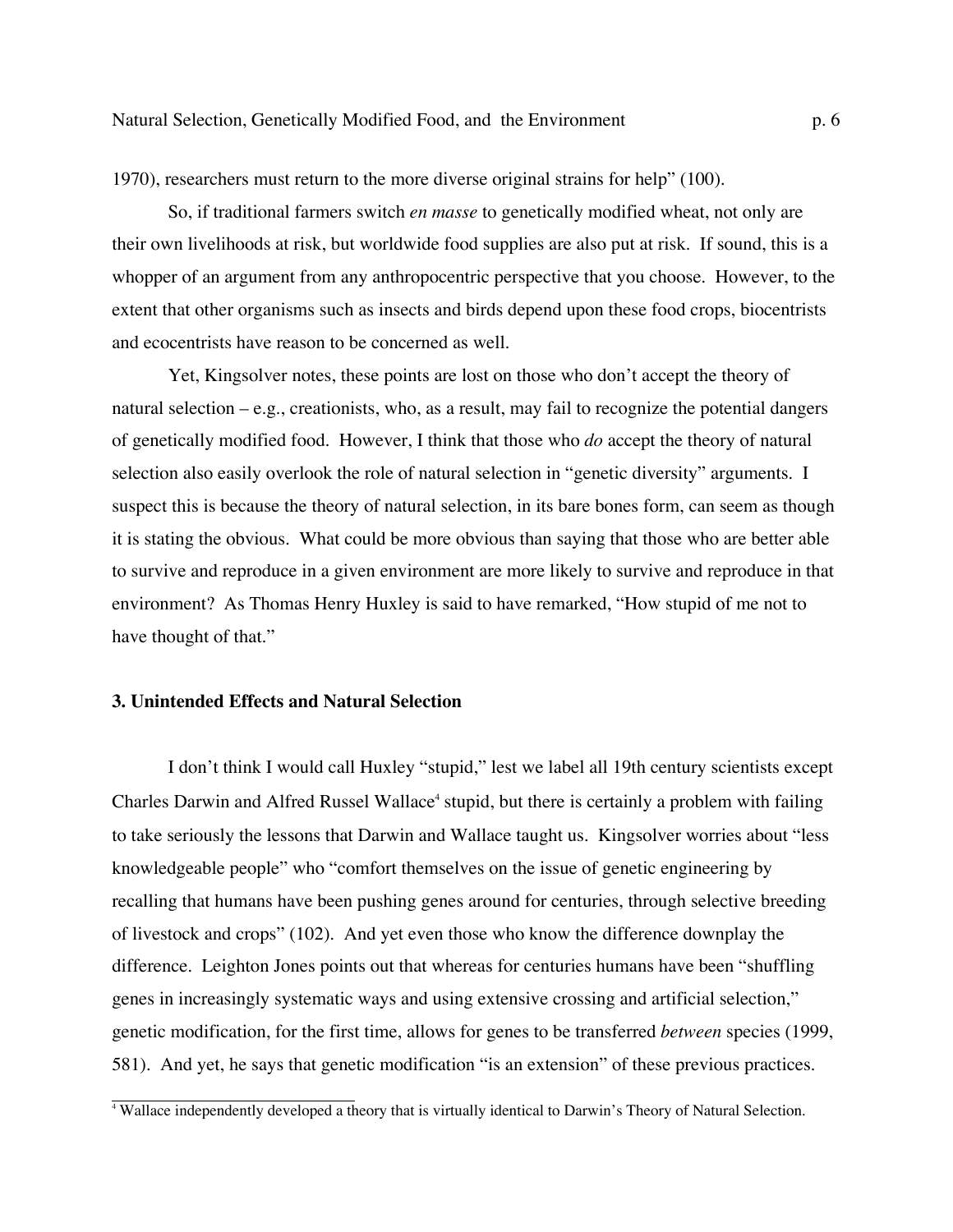Is it really just an extension, or is there an important difference? To answer this question, we must again look to the theory of natural selection. Kingsolver states:

The farmers who select their best sheep or grains to mother the next year's crop are working with the evolutionary force of selection, pushing it in the direction of their choosing. Anything produced in this way will still work within its natural evolutionary context of variability, predators, disease resistance, and so forth (102).

This quote needs a bit of unpacking, because there is a sense in which farmers *are not* working with the evolutionary process<sup>5</sup> of selection at all, and there is a sense in which farmers *are* working with the evolutionary process of selection. When a farmer selects the grains for next year's crop, he or she is selecting on the basis of criteria that matter to humans: color, edibility, or size, for example. This is *artificial selection*. The traits that the farmer selects may or may not be traits that would be adaptive in the given environment. In this sense, the farmer is not working with the evolutionary process of selection; or, more precisely, he or she is not working with the evolutionary process of *natural* selection, although *artificial* selection is taking place. A crop of tasty wheat may not be a crop of robust wheat.

However, a farmer using traditional farming methods *is* working with natural selection in the sense that, as was discussed previously, genetic diversity is being preserved. So, even though the farmer may be artificially selecting for tasty, but less robust wheat, there is still a great deal of genetic variability among the wheat seeds that are selected. That is, among the seeds that are planted, there will still be some wheat plants that are better at surviving drought, whereas others are better at surviving a given disease, etc. Moreover, the "context" is the same as it is for natural selection. There are no *new* genes being introduced to the population,<sup>6</sup> only an artificial selection of the ones that were there before. In particular, there are no genes from radically different species being introduced (so-called "transgenes"), although crosses between close relatives have been done.

To show why this difference matters, Kingsolver discusses the well-known case of Bt 5  $\frac{1}{1}$  prefer the term "process" to "force," for reasons not relevant to this discussion.

<sup>6</sup> Except, of course, as due to mutation, which will be discussed below.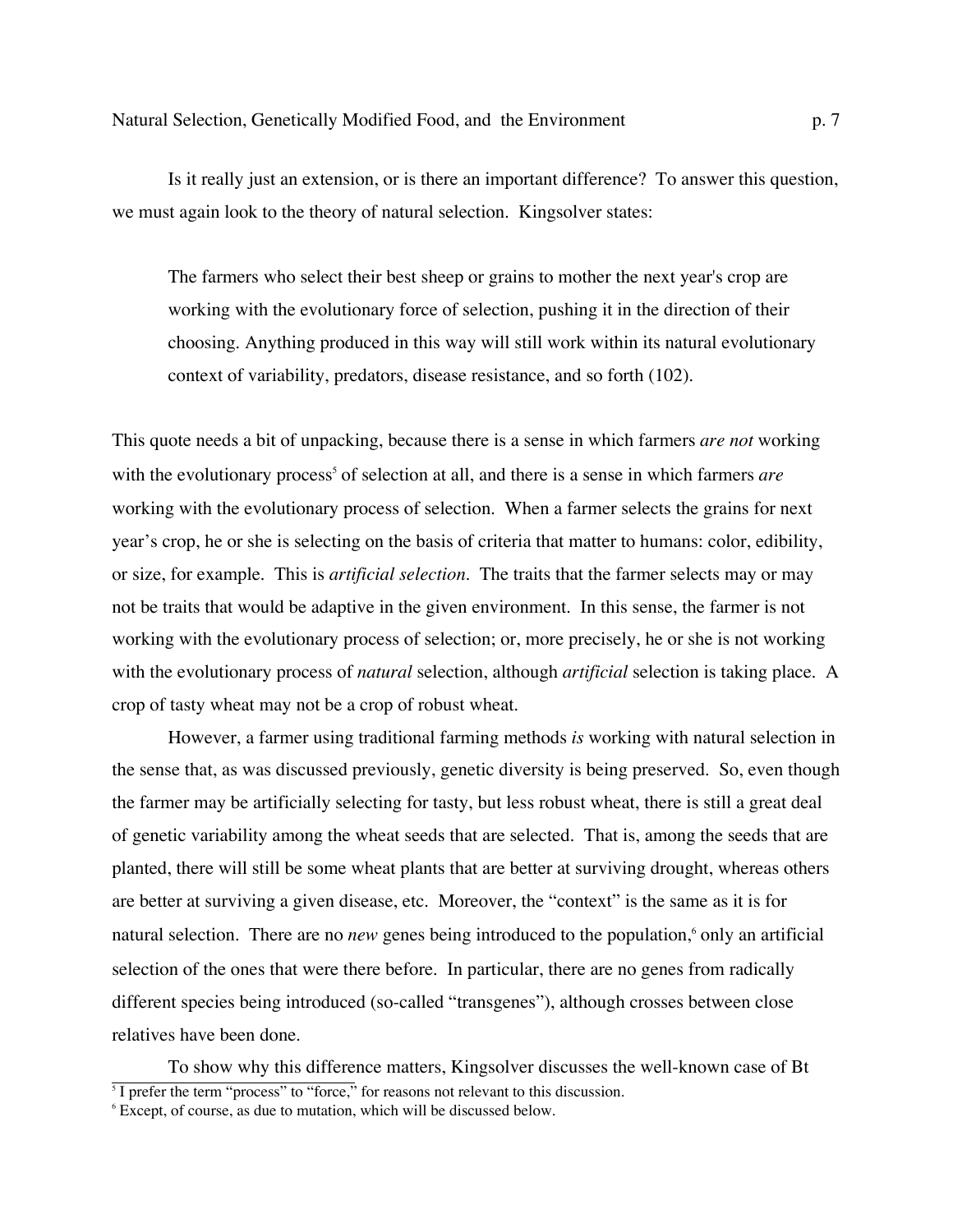corn. Bt corn is corn that has part of a Bt (*Bacillus thuringensis*) bacterium's genes spliced into its genome – a naturally occurring bacterium that causes caterpillar's stomachs to explode but which is harmless to humans and many other species. The problem is that corn pollen is spread by the wind, so the corn pollen lands on trees and bushes that surround farmland, where it can be eaten not only by corn "pests," but also by Monarch butterflies – on which it should have the same exploding effect. Now, as I mentioned previously, the case of the Monarch butterfly is somewhat controversial – were the butterflies really affected by the Bt corn? Are their numbers back up again? But, as Kingsolver points out, "no reasonable person can argue that dusting them with a stomach explosive is going to help matters" (103). And the general point is transgenes may have unintended and unforeseen side effects on other species. Again, this is reason for ethical attention, whether one is anthropocentrically worried about humans not having the beautiful Monarch butterfly to enjoy, whether one thinks that the butterfly has intrinsic value, or whether one is concerned about the effect that the loss of the butterfly or other species might have on ecosystems.

There is another potential problem with introducing what is essentially a pesticide (or rather, a biopesticide) into a food crop. Kingsolver states,

The massive exposure to Bt, now contained in every cell of this corn, is killing off all crop predators except those few that have mutated a resistance to this long-useful pesticide. As a result, those superresistant mutants are taking over, in exactly the same way that overexposure to antibiotics is facilitating the evolution of antibiotic-resistant diseases in humans (104).

Kingsolver doesn't elaborate, but this is natural selection once again. Consider a population of corn-feeding caterpillars, a few of which have developed mutations that protect them from the effects of the Bt bacterium. Now consider what would happen if there were no Bt bacteria. The Bt resistant mutations, since they are few in number, could be lost by chance through random genetic drift. That is, by chance, the Bt resistant caterpillars could fail to reproduce and thus not leave any offspring in the next generation. Or, it is possible that the caterpillars that are resistant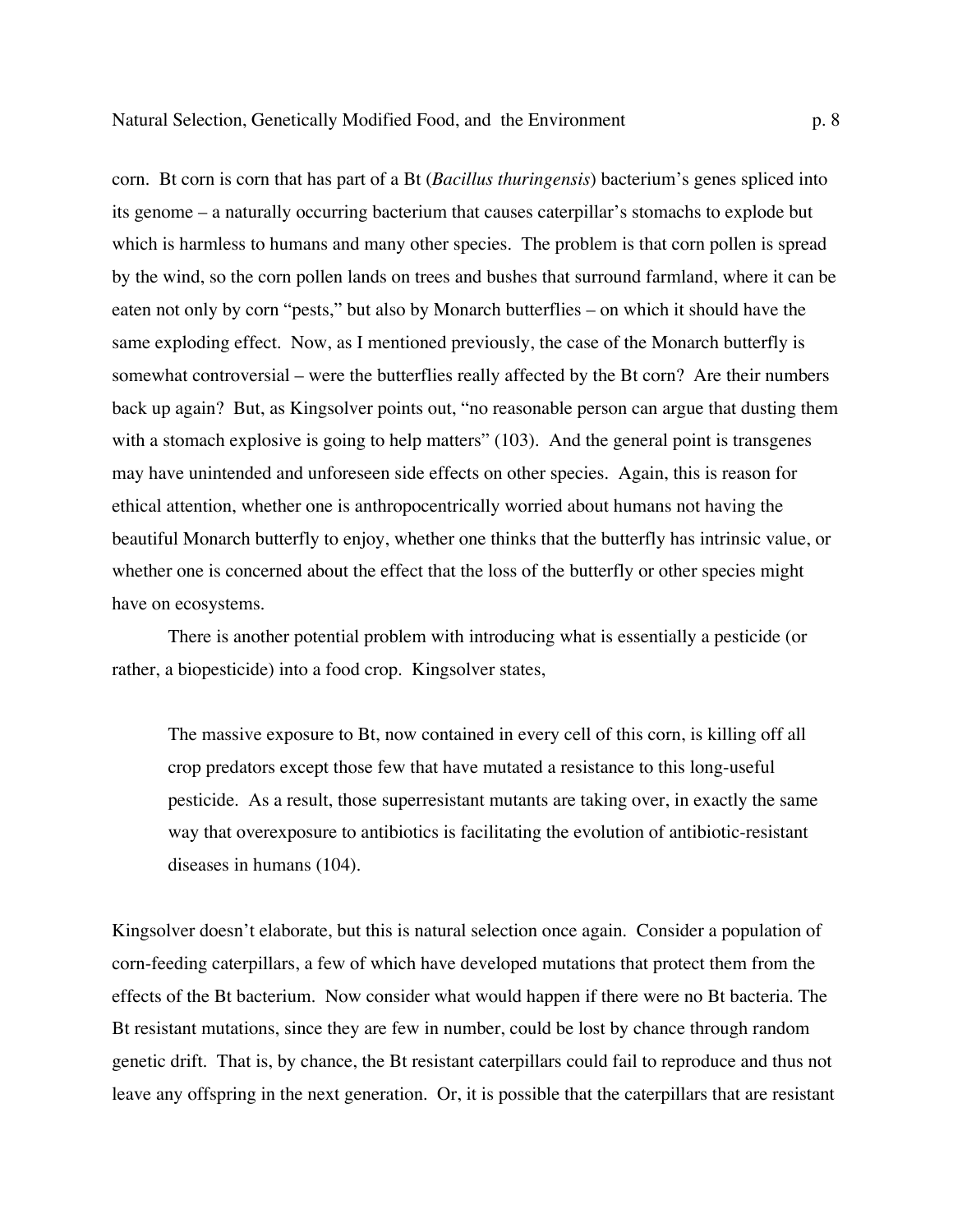to Bt are less robust in other ways, and so would tend to be selected against. Finally, even if the Bt resistant caterpillars remained in the population, their numbers would probably stay low unless being Bt resistant conferred some other sort of benefit on the caterpillars.

However, once you add Bt corn into the equation, you have changed the environment, and so you change the way that natural selection operates in the population. The Bt resistant caterpillars, which were likely to be lost or remain in low numbers, now have the selective advantage. The Bt corn kills off all or most of the nonresistant caterpillars – presumably, much more effectively than the bacteria on their own ever could – leaving only Bt resistant caterpillars. Now the Bt resistant caterpillars can reproduce without any competition from nonresistant caterpillars and so their numbers will increase. The farmer, stung by natural selection, is now faced with a crop of corn and a population of "super caterpillars" that he or she must find a new way to control.

#### **4. Further Insights from Natural Selection**

We have seen how the theory of natural selection enhances our understanding of some of the environmentally related arguments against genetically modified food. It helps us to understand 1) why genetic diversity is important, 2) how GM food could have unintended side effects, and 3) how super-resistant species could evolve. But the question is, does the theoryof natural selection do anything more than enhance our understanding? Does it, for example, point us in directions that can help us decide the strength of these arguments? The answer to this question, I will argue, is "yes." Let us take a deeper look at the theory of natural selection.

Ernst Mayr (1978) emphasized that evolution by natural selection is a two-step process. The first step is the *production* of variation. How are new variations introduced into a population? The most obvious answer is "mutation." Mutation, like genetically modified food, can introduce new genes into a population. And yet, if we were comparing an *already established* genetically modified population to a population that is the result of traditional farming methods, *both* would presumably undergo mutations at approximately the same rate. If there is a difference in the production of new variation in a given population of genetically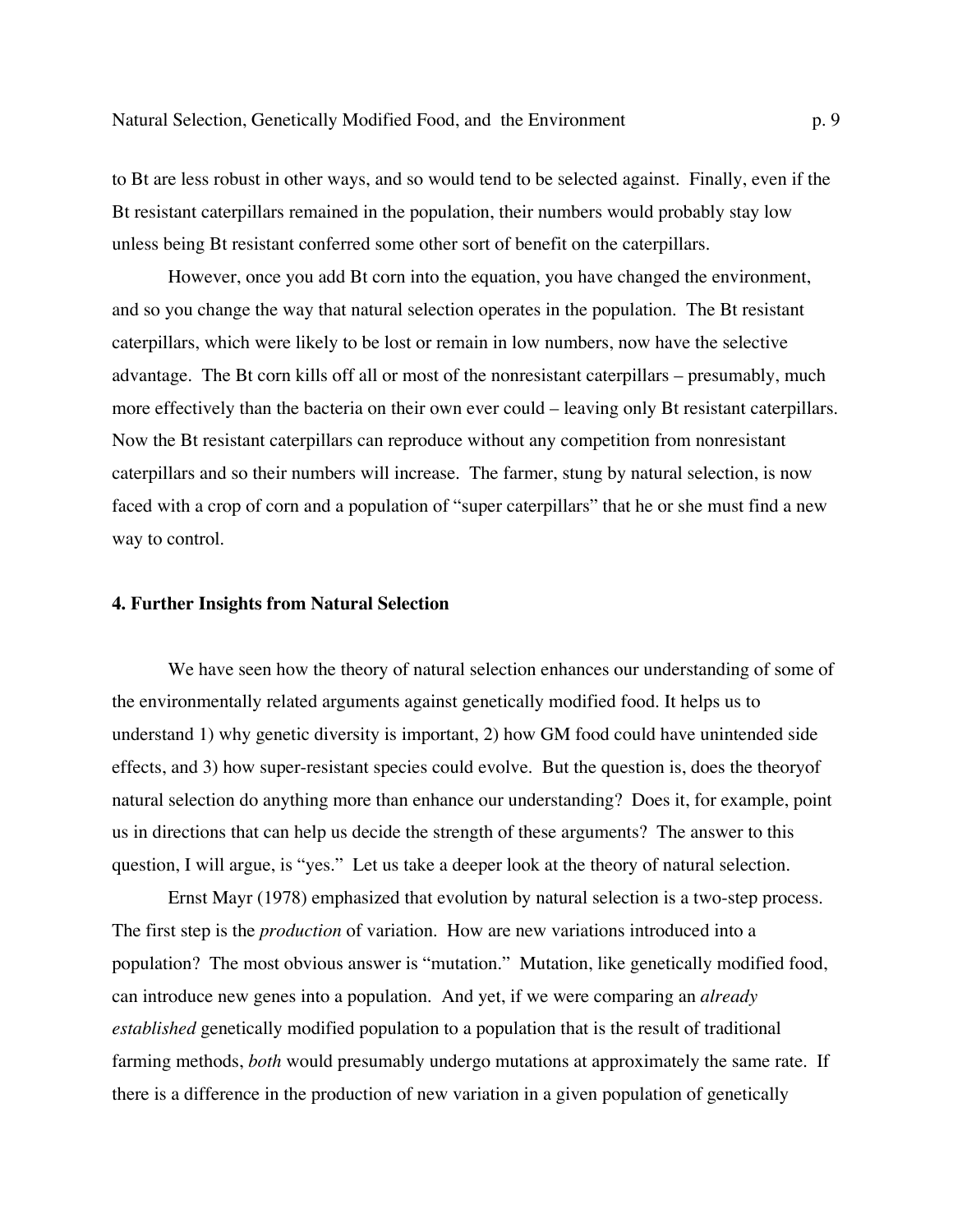modified food and a given population of traditionally farmed food, the difference does not lie with mutation.

So, then, when the question arises as to how new variations are introduced, Kingsolver's answer is not "mutation," but rather, "sex." Or, in more precise (and boring) terms, *independent assortment* with *recombination. Independent assortment* refers to the independent alignment of the maternal and paternal pairs of homologous chromosomes; when the pairs segregate, each member of the pair has an equal chance of facing one pole or the other on the equatorial plate (Gardner, Simmons, and Snustad 1991: 66). So, in other words, for each pair of chromosomes, it is a chance process as to which member of a pair of chromosomes will be part of which gamete, with the result that different assortments of chromosomes are possible. *Recombination*, on the other hand, is a possible result of crossing-over (the exchange of chromosome segments) whereby a new combination of genes is formed (Gardner, Simmons, and Snustad 1991: 165). So, when gametes are formed from a pair of parental chromosomes, not only are different combinations of chromosomes possible (as a result of independent assortment), but also, within each chromosome, different assortments of genes are possible (as a result of recombination). Together, the processes of independent assortment and recombination determine the assortment of genes into gametes, and thus determine the genotypes that are to be represented among the gametes. The result is that each generation will contain new genetic combinations. Since the physical traits produced by a gene are influenced by the presence of other genes, new genetic combinations each generation mean that there will be new physical specimens of wheat each generation.

What this discussion shows is that the term "genetic diversity" doesn't mean that there are two or three different types in a population, or even that there are one hundred different types. It means that, under normal conditions of natural selection, each individual is *completely unique*. The amount of variability is astronomical. Thus, it makes it plausible to think that if a new disease arises, somewhere amongst all that variability there is a plant or two that will survive.

The question is, do traditional farming methods really produce as much diversity as there is in a natural population? Or, if not as much, is the amount close? And how much diversity is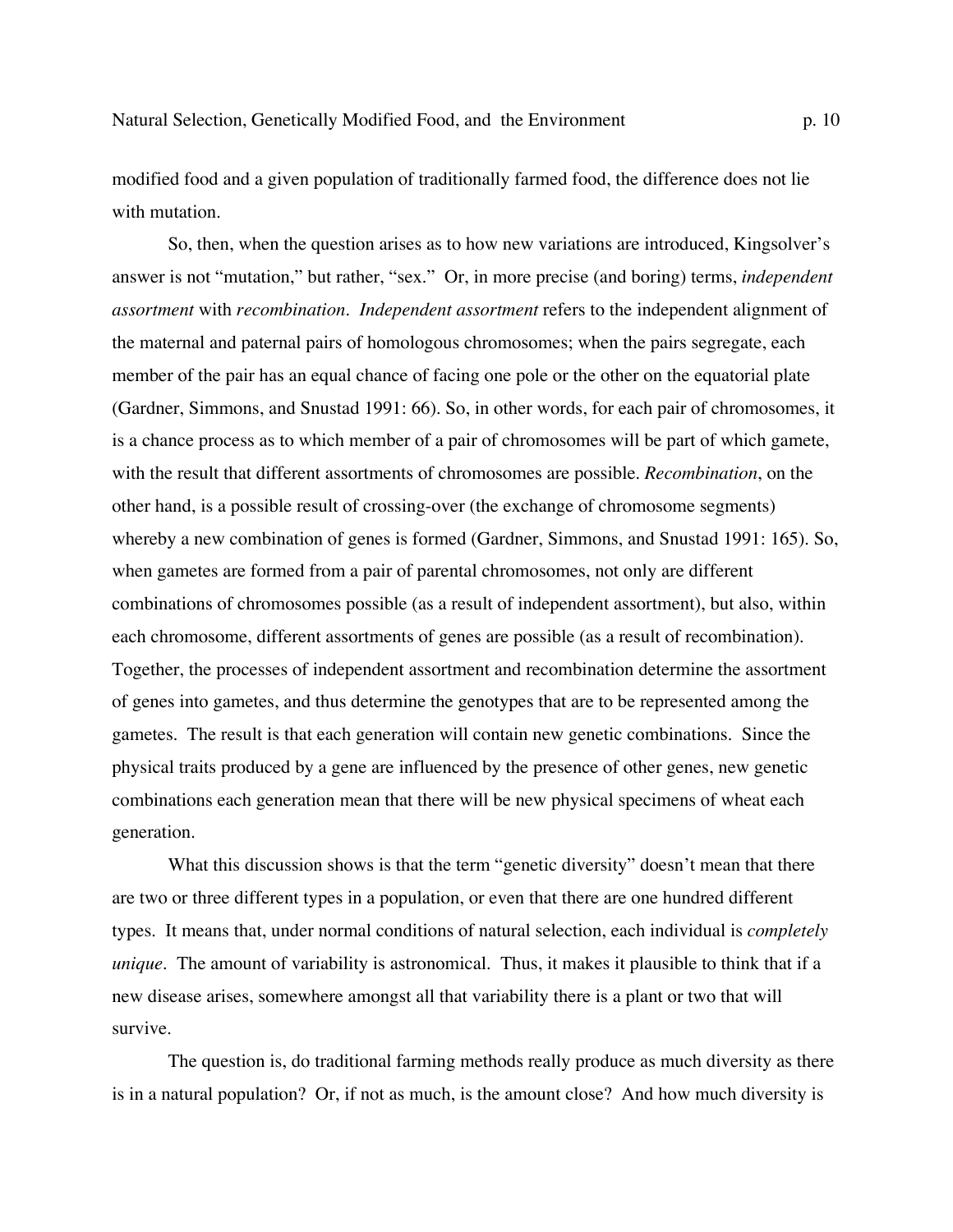required to give a species some "insurance" against future environmental changes? These are empirical questions that, if answered, may or may not give support to the argument concerning genetic diversity. If it turns out that the genetic diversity that results from traditional farming methods is rather low after all, then perhaps not much is lost by switching to genetically modified foods. However, if Kingsolver is correct about the amount of diversity that results from these methods, her arguments would be strengthened.

 The second step of evolution by natural selection, according to Mayr, is the *perpetuation* of variation, meaning, the way in which variations in the population are transmitted from one generation to the next. Perpetuation of variation can occur by natural selection, as we have seen; the organisms whose genes confer a greater ability to survive and reproduce will tend to have a greater genetic representation in subsequent generations. However, it is worth noting that variations can be perpetuated by other means. For example, suppose that there is variation in the population, but that the variation does *not* confer any difference in survival and reproductive ability. Perhaps, for example, some of the wheat plants are lighter in color than the others, but that they have equal survival and reproductive potential. Nonetheless, the lighter colored plants might have greater representation in the subsequent generation. Why? Perhaps by chance, the lighter colored plants are on the far edge of the field and are therefore exposed to less wind. This is an alternative evolutionary process known as random genetic drift. Thus, there is another lesson to be learned from the natural selection perspective: not all variations that can be found in a population will necessarily contribute to the perpetuation of the species. Recalling that differences in reproductive and survival ability is one of the necessary conditions for natural selection calls our attention to those cases where this necessary condition is not met. Once again, this is an empirical question for us to explore.

But let us return to the issue at hand, which is the perpetuation of variation into subsequent generations by the process of natural selection. Actually, this raises a bit of a puzzle, as we will see. Let's suppose that, year after year, the wheat crop is buffeted by strong winds, and let us further assume, as Kingsolver does, that the shorter wheat is better able to survive the strong winds. What would you expect to happen? In each generation, the gene pool would contain more and more of the "shortness" gene. As Kingsolver notes, genes for greater height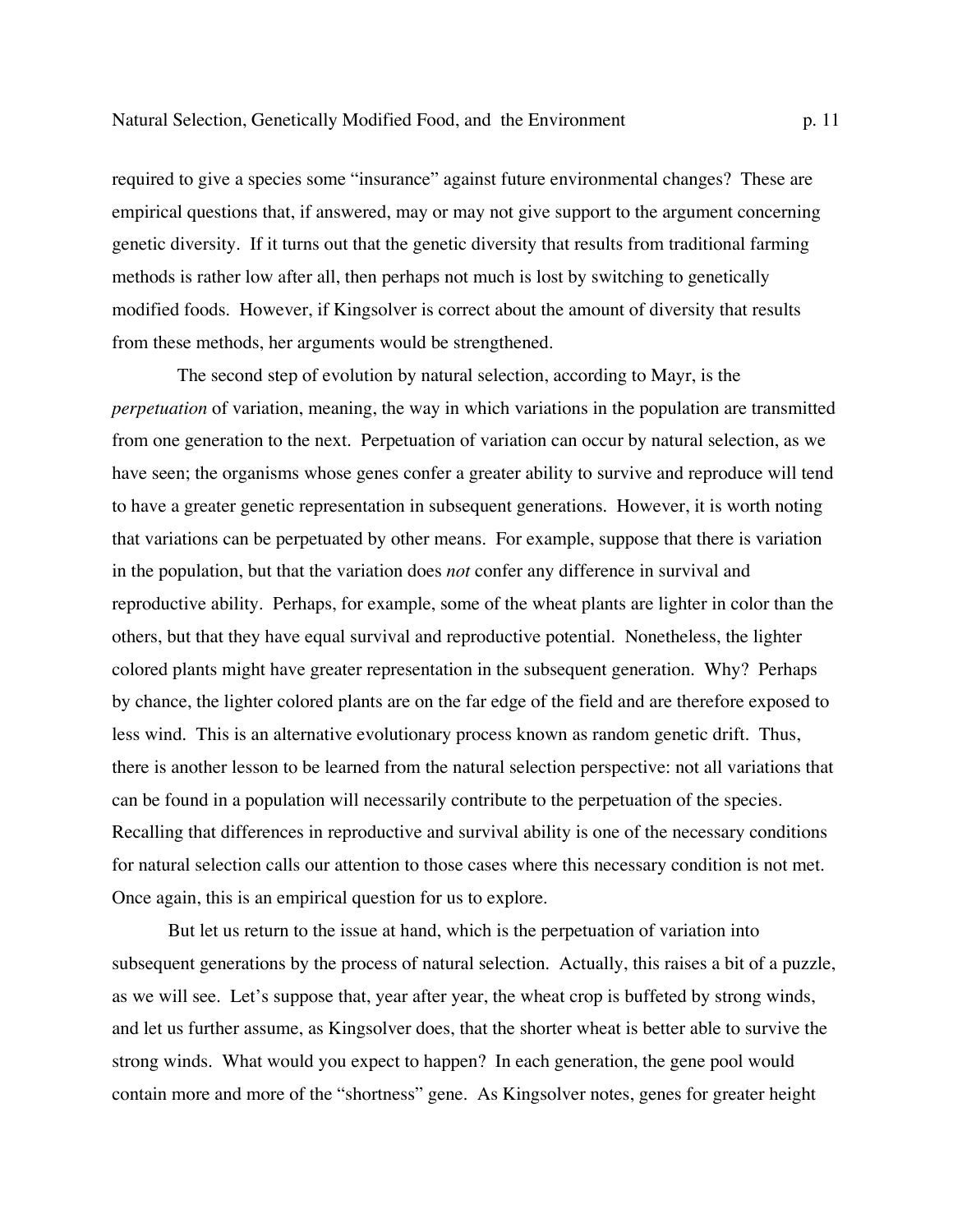would persist in a recessive state, but over time, there would be fewer and fewer recessive genes, too. Natural selection would eventually cause the shortness gene to be omnipresent in the population, a state biologists refer to as "fixation." Thus, the puzzle is that whereas mutation and recombination act to introduce new variation into a population, natural selection seems to act to reduce it. In other words, eventually only the advantageous variations are perpetuated. So, where is the diverse population, the "insurance policy" that Kingsolver spoke of?

In fact, this very puzzle occupied biologists for much of the second half of the 20th century, once they discovered that variation in natural populations was much higher than they originally expected (see, e.g., Beatty 1987 for discussion). Kingsolver's answer to this puzzle is that the environment does *not* remain constant. One year there may be strong winds, but the next year there might not be. One year there might be drought, the next a flood. In other words, the environment is fluctuating through time. Under these conditions, one would expect that variation would be preserved. One year, taller wheat might have the advantage; another year, shorter wheat. In a third year, wheat of intermediate height might be what is preserved. As long as the environment fluctuates from year to year, no one type will have a chance to become fixated in the population. And again, if the genetic variation is preserved, it can then provide an "insurance policy" to protect against the potentially devastating effects of those same environmental fluctuations.

Note, however, that the claim of a fluctuating environment is an empirical claim that may be more or less accurate for a particular situation. We once again have a claim that we can test and that will help us decide the strength of Kingsolver's arguments, namely, how much fluctuation do the environments undergo in places where traditional methods are still practiced? And the question can be made more precise than this. Roughgarden, in chapter 13 of the wellknown textbook *Theory of Population Genetics and Evolutionary Ecology,* demonstrates some very specific conditions under which a fluctuating environment can maintain genetic diversity. The details are too complex to get into here, but suffice it to say that not just any fluctuating environment will maintain genetic diversity. Whether or not genetic diversity can be maintained depends on the frequency and severity of the environmental changes, among other factors.

Furthermore, a fluctuating environment is not the only mechanism through which genetic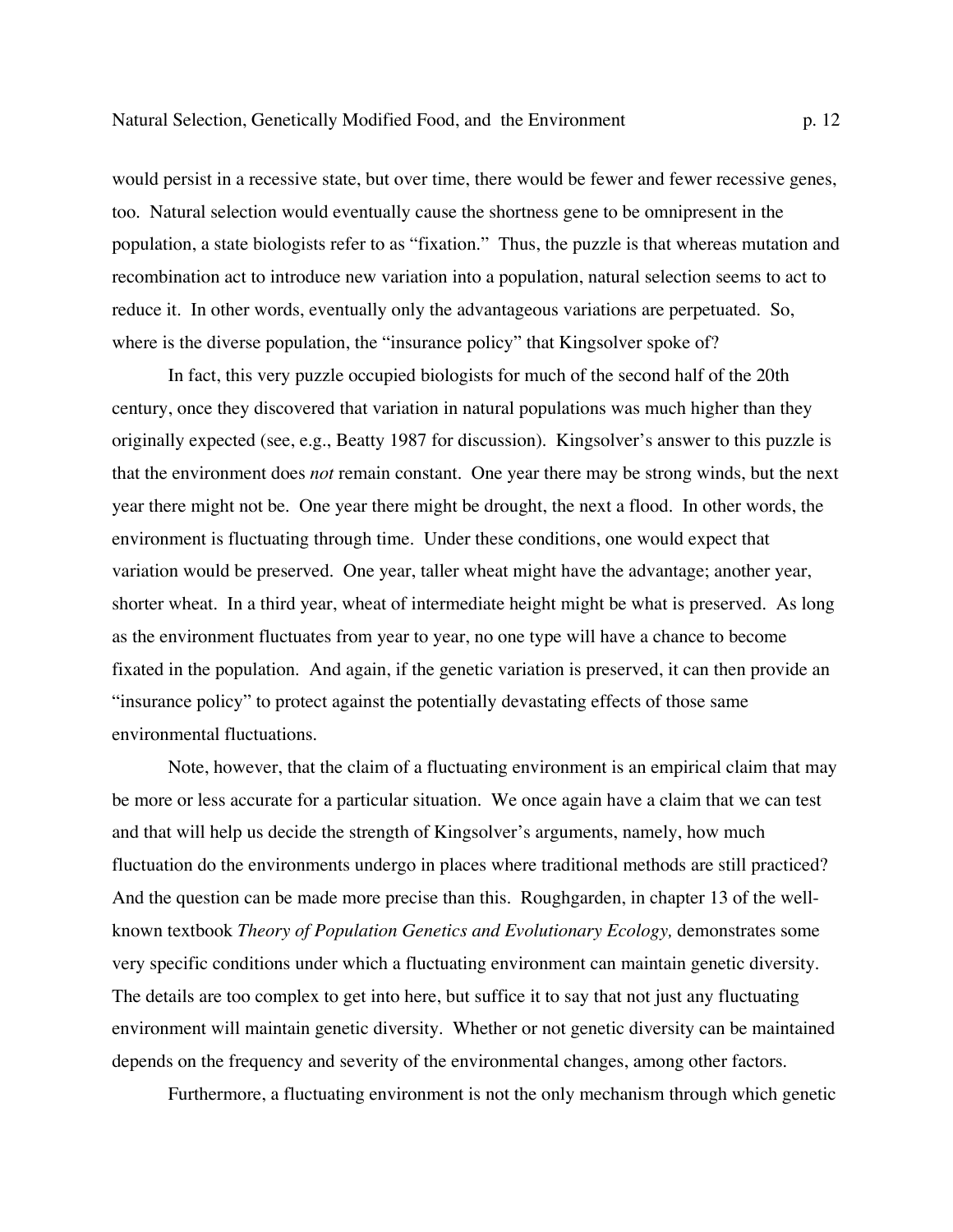diversity can be maintained. One other possible mechanism is heterozygote advantage. Consider the well-known case of sickle-cell anemia. People who have two copies of the recessive gene (the homozygous recessives) have sickle-cell anemia and usually die in childhood. On the other hand, people who have two copies of the dominant gene (the homozygous dominants) are susceptible to malaria. But people who have one copy of the recessive gene and one copy of the dominant gene (the heterozygotes) will be resistant to malaria, although they will suffer from a moderate form of sickle cell anemia. Thus, genetic variation is maintained in the population because there is an advantage (resistance to malaria) conferred to the heterozygote, even though one of the homozygotes has the disadvantage of sickle-cell anemia and the other has the disadvantage of susceptibility to malaria. Thus, both genes are maintained in the population.

Another mechanism that can maintain genetic diversity is through a "tradeoff." For example, in a recent study of the montane willow leaf beetle, it was determined that a particular gene enhances cold tolerance, but that it exacts a penalty in terms of energy expenditure (Neargarder, Dahlhoff, and Rank 2003). Under extreme conditions, beetles having the gene will be at an advantage, but under less extreme conditions, they may be at a disadvantage. Thus, genes that enhance cold tolerance *and* genes that do not can both be maintained in the beetle population.

Now clearly, these three mechanisms – fluctuating environment, heterozygote advantage, and "tradeoffs" – can interact in complex ways. Yet again, however, they point us in specific directions through which we can evaluate the strength of arguments concerning genetic diversity.

# **5. Conclusion**

Theodosius Dobzhansky stated that, "nothing in biology makes sense except in the light of evolution" (1973, 125). While I haven't proved that claim here, I hope to have given evidence for the lesser claim that nothing in the arguments concerning genetically modified food and the environment make sense except in the light of the theory of natural selection. Genetics may be king when it comes to getting grants, but natural selection still has the last say. Furthermore, a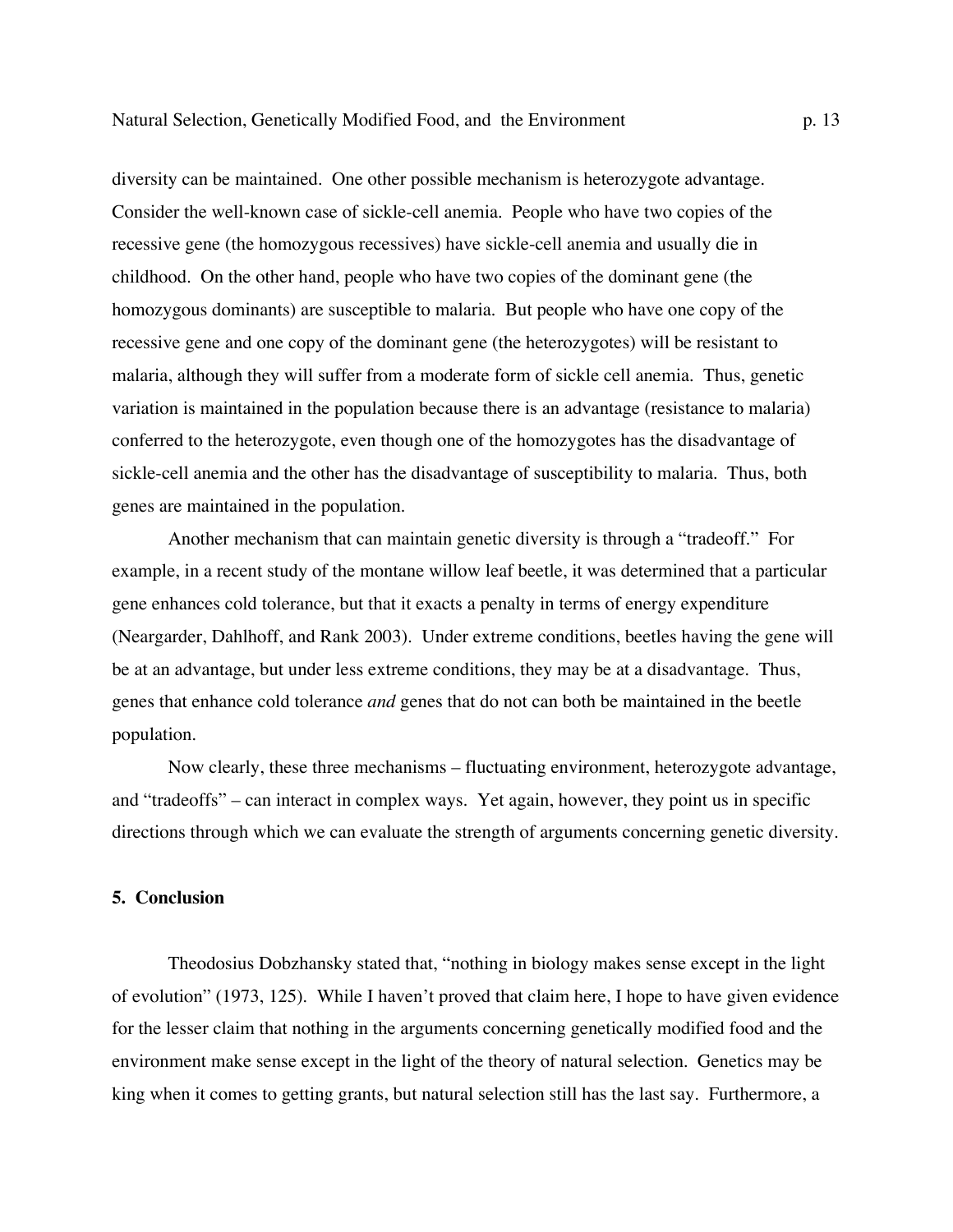deeper exploration of natural selection illuminates some empirical claims that are implicit in the environmental arguments against genetically modified food. Thus, natural selection points us in a direction by which we may evaluate the soundness of these arguments.

My claim, then, is that an understanding of natural selection is necessary for making an environmental argument concerning genetically modified food. But is it sufficient? This is a larger question than I can adequately tackle here, but my position would be, "no," it is not sufficient. In the end, it is our values – our ethical reasoning – that must determine what we ought to do about genetically modified food, not the facts of the case. However, I do think, as I have suggested at several points, that a number of different ethical perspectives would support a position against genetically modified foods if the arguments discussed by Kingsolver turn out to be sound. That would not make an understanding of natural selection sufficient to argue against genetically modified food, but it would certainly make the case compelling.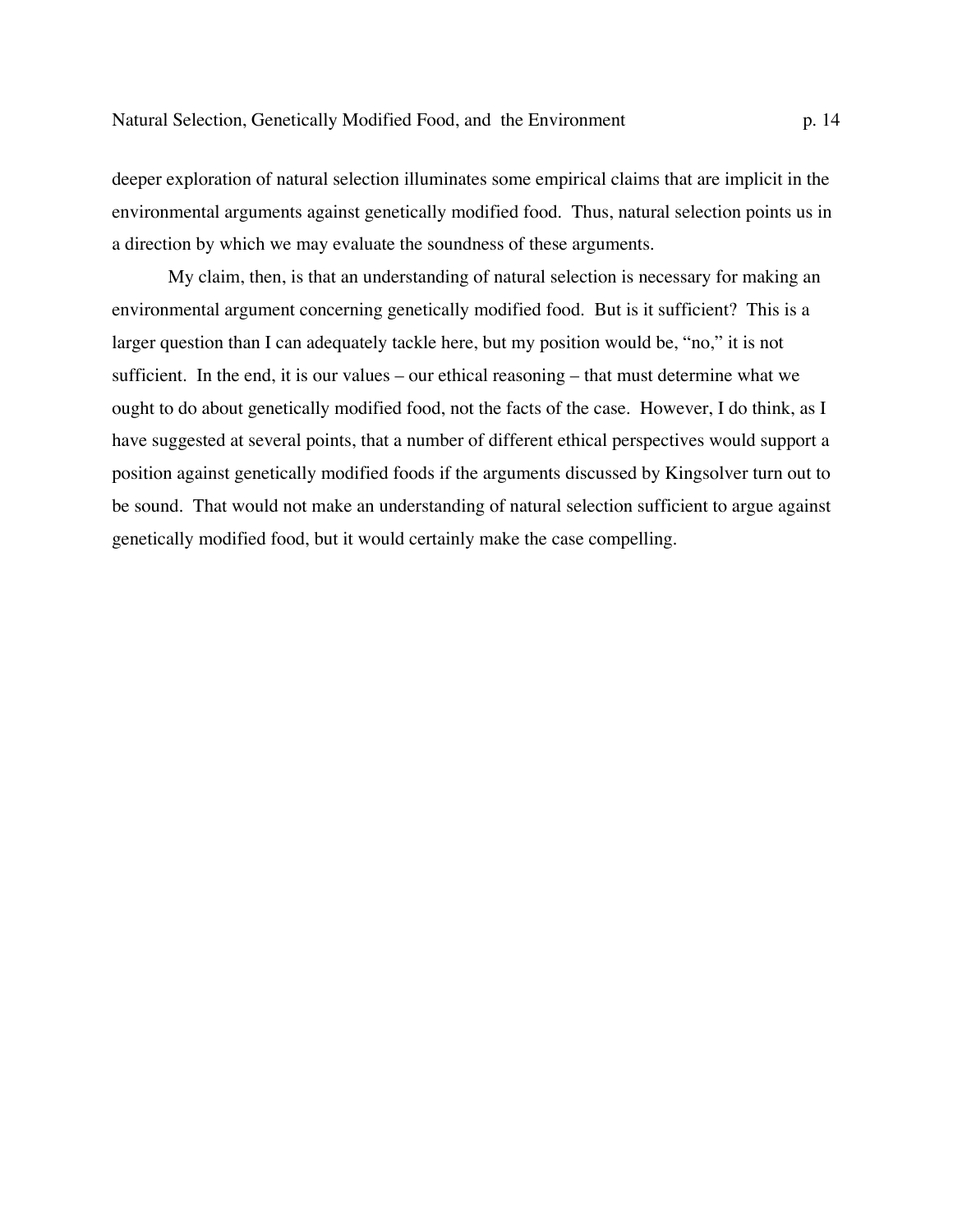#### **REFERENCES**

- Beatty, J.: 1987, 'Dobzhansky and Drift', in Lorenz Krüger (ed.), *The Probabilistic Revolution*, MIT Press, Cambridge, MA, 271-311.
- Dobzhansky, T.: 1973, 'Nothing in Biology Makes Sense Except in the Light of Evolution', *The American Biology Teacher* **35**, 125-129.
- Gardner, E.J., Simmons, M.J. and Snustad, D.P.: 1991, *Principles of Genetics*, John Wiley and Sons, Inc., New York.
- Johnson, B. and Hope, A.: 2002, 'GM Crops and Equivocal Environmental Benefits', in Michael Ruse and David Castle (eds.), *Genetically Modified Foods: Debating Biotechnology*, Amherst, NY, Amherst, NY, 331-334.
- Jones, L.: 1999, 'Genetically Modified Foods', *British Journal of Medicine* **318**, 581-584.
- Kingsolver, B.: 2002, 'A Fist in the Eye of God', in *Smaller Wonder*, Perennial, New York, 93- 108.
- Lappé, M. and Bailey, B.: 2002, 'Biotechnology's Negative Impact on World Agriculture', in Gregory E. Pence (ed.), *The Ethics of Food*, Rowman & Littlefield, Lanham, MD, 156- 167.
- Lennox, J.G. and Wilson, B.E.: 1994, 'Natural Selection and the Struggle for Existence', *Studies in the History and Philosophy of Science* **25**, 65-80.
- Mayr, E.: 1978, 'Evolution', *Scientific American* **239**, 46-55.
- Neargarder, G., Dahlhoff, E.P. and Rank, N.E.: 2003, 'Variation in Thermal Tolerance Is Linked to Phosphoglucose Isomerase Genotype in a Montane Leaf Beetle', *Functional Ecology*  **17**, 213-221.
- Roughgarden, J.: 1996, *Theory of Population Genetics and Evolutionary Ecology: An Introduction*, Prentice Hall, Upper Saddle River, NJ.
- Shiva, V.: 2002, 'Genetic Engineering and Food Security', in Gregory E. Pence (ed.), *The Ethics of Food*, Rowman & Littlefield, Lanham, MD, 130-147.
- Trewavas, A.J.: 2002a, 'GM Food is the Best Option We Have', in Gregory E. Pence (ed.), *The Ethics of Food*, Rowman & Littlefield, Lanham, MD, 148-155.